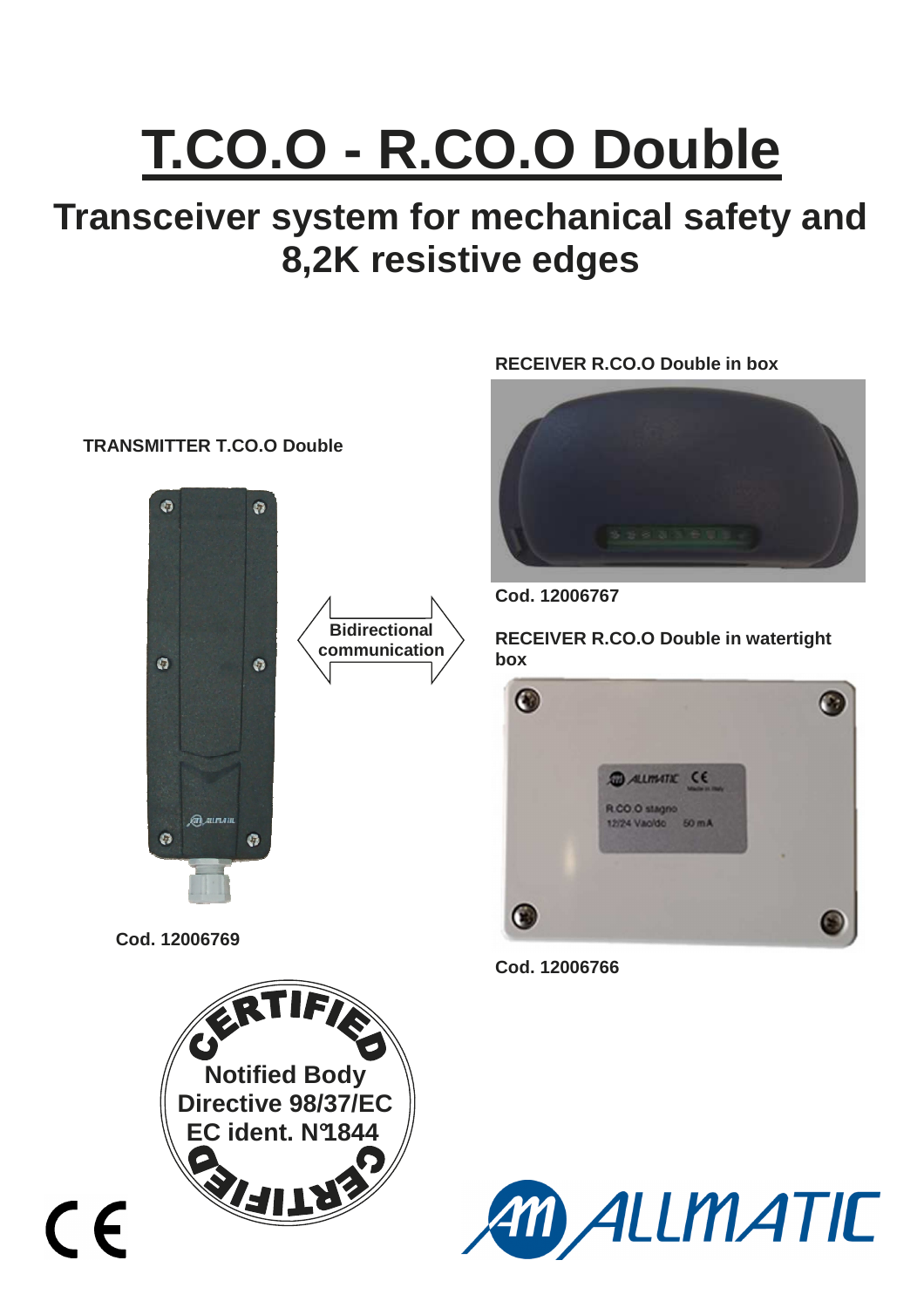## **Transceiver system**

#### **1. DESCRIPTION**

The system is intended as safety device for gates and includes a receiver (connected to the control unit) and maximum of 4 or 8 transmitters, it depends if they are used with single or double safety edges. It can work both with the clean NC contact mechanical edges, and with the 8,2K edges. The two contacts of the receiver (normally closed with the powered device) are independent and can be connected to the relative input of the control unit, put in series to the stop of the control unit, or in series to the photo devices contacts. Two contacts are also present on the receiver to be able to carry out the self – test system.

The transmission of the signals between transmitter and receiver happens on 868 MHz band in bidirectional way.

**The installation and the maintenance of the system must be carried out by qualified personnel. Allmatic can not be considered responsible for any damages caused by an improper, incorrect or irrational use of the product.** 

**Warning: this device can block the automation if the batteries of the mobile part is flat.**

#### **2. CONFIGURATION AND ELECTRICAL CONNECTIONS**

#### **2.1 Receiver R.CO.O Double**



**WARNING:** if the power supply of the R.CO.O Double is carried out in alternating current (Vac), the power supply must be got through an insulation transformer (of security, SELV tensions) which has a limited power or almost a protection against the short circuit.

**NOTE**: The signal given on output (clean contact or 8,2K) to the relay 1 and 2 depends on the position of the selection output signal jumper.

**NOTE**: The level of acoustic pressure generated by the device is less then 70 dBA.

#### **2.2 Transmitter T.CO.O Double**

Each transmitter can be connected to a single receiver.

It is possible to connect to the transmitter T.CO.O Double a single safety edge or two different safety edges in the same moment (inputs Safety1 and Safety2). Possible configurations are:

| <b>SAFETY1</b>  | Mechanical safety edge | Resistive safety edge 8,2K | Mechanical safety edge     | Resistive safety edge 8,2K |
|-----------------|------------------------|----------------------------|----------------------------|----------------------------|
| <b>SAFETY 2</b> | Mechanical safety edge | Mechanical safety edge     | Resistive safety edge 8,2K | Resistive safety edge 8,2K |

Example: transmitter T.CO.O Double + mechanical edge 1 + mechanical edge 2



Example: transmitter T.CO.O Double + mechanical edge 1 + 8,2K resistive edge 2



#### **WARNING:**

**DIP1 OFF: mechanical safety edge 1**  If you want to connect a NON-resistive element on the input Safety1 (normally closed contact), you must set dipswitch 1 on «OFF». **DIP2 OFF: mechanical safety edge 2**  If you want to connect a NON-resistive element on the input Safety2 (normally closed contact), you must set dipswitch 2 on «OFF». **WARNING: it is indispensable** to insert the resistor (supplied) in series to the contact only when a N.C. clean contact mechanical edge is utilized. **WARNING:** in case you use a resistive 8,2KΩ edge, **DO NOT** insert the resistor (supplied) in series. **WARNING: DIP1 OFF: mechanical safety edge 1**  If you want to connect a NON-resistive element on the input Safety1 (normally closed contact), you must set dipswitch 1 on «OFF». **DIP2 ON: resistive safety edge 8,2K 2**  If you want to connect a resistive element on the

input Safety2 (8k2 resistor), you must set dipswitch 2 on «ON».

**WARNING: it is indispensable** to insert the resistor (supplied) in series to the contact only when a N.C. clean contact mechanical edge is utilized.

**WARNING:** in case you use a resistive 8,2KΩ edge, **DO NOT** insert the resistor (supplied) in series.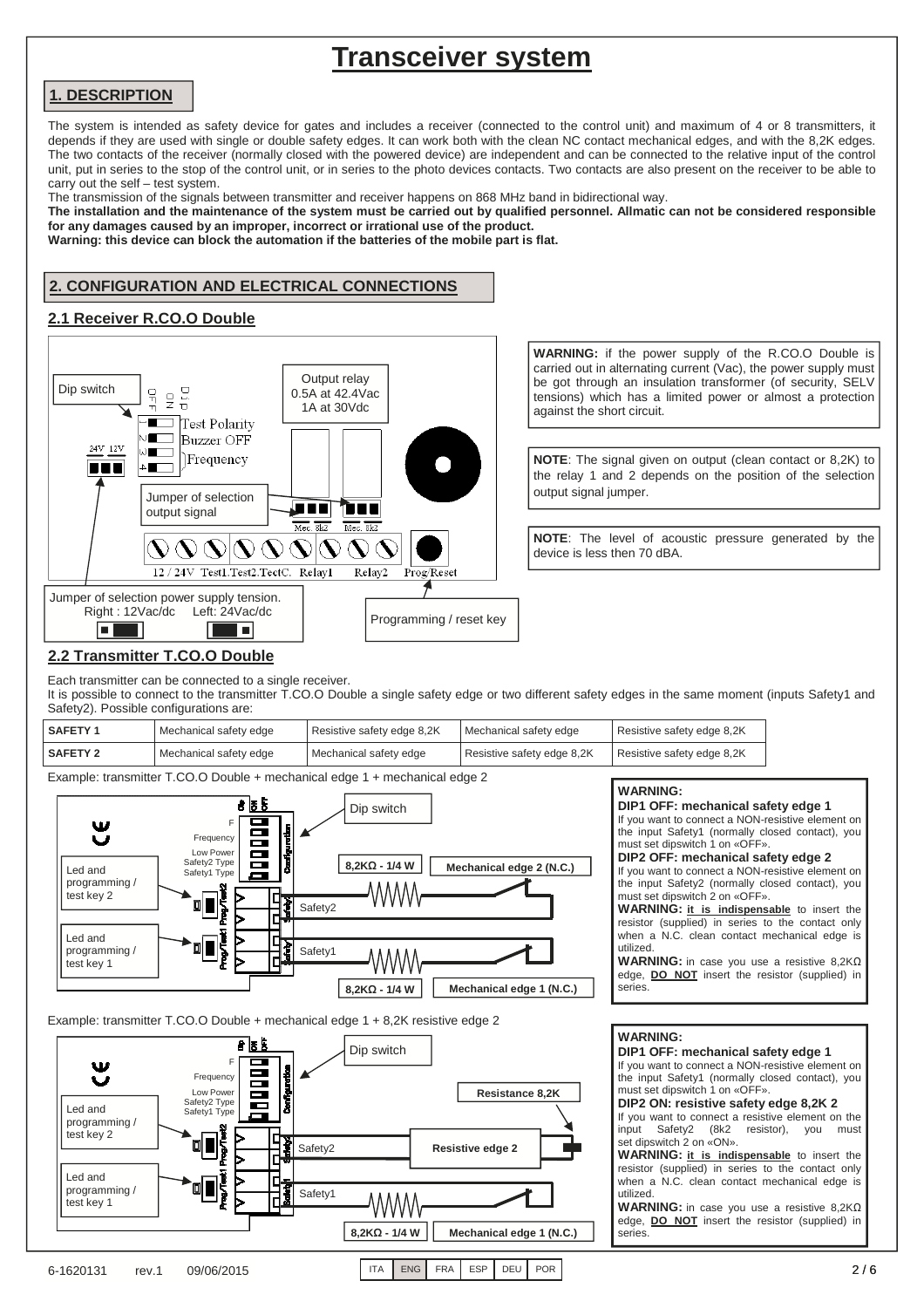| <b>3. SETTINGS</b>         |                 |                                                                                                                                                                                                                                                                                                                                                                                                                                                                                                                                                                                                                                                                                                                                                                                                                                                         |                                                                                                                                                                                                        |                                     |                               |              |
|----------------------------|-----------------|---------------------------------------------------------------------------------------------------------------------------------------------------------------------------------------------------------------------------------------------------------------------------------------------------------------------------------------------------------------------------------------------------------------------------------------------------------------------------------------------------------------------------------------------------------------------------------------------------------------------------------------------------------------------------------------------------------------------------------------------------------------------------------------------------------------------------------------------------------|--------------------------------------------------------------------------------------------------------------------------------------------------------------------------------------------------------|-------------------------------------|-------------------------------|--------------|
|                            |                 | <b>TRANSMITTER T.CO.O Double</b>                                                                                                                                                                                                                                                                                                                                                                                                                                                                                                                                                                                                                                                                                                                                                                                                                        |                                                                                                                                                                                                        |                                     | <b>RECEIVER R.CO.O Double</b> |              |
|                            |                 | DIP<br>ON<br><b>OFF</b><br>3<br>5                                                                                                                                                                                                                                                                                                                                                                                                                                                                                                                                                                                                                                                                                                                                                                                                                       |                                                                                                                                                                                                        | <b>DIP</b><br>ON<br><b>OFF</b><br>1 | 3<br>2                        | 4            |
|                            | $N^{\circ}$ DIP | <b>Function</b>                                                                                                                                                                                                                                                                                                                                                                                                                                                                                                                                                                                                                                                                                                                                                                                                                                         | $N^{\circ}$ DIP                                                                                                                                                                                        |                                     | <b>Function</b>               |              |
|                            | $\mathbf{1}$    | Mechanical (OFF) or resistive (ON) edge 1.                                                                                                                                                                                                                                                                                                                                                                                                                                                                                                                                                                                                                                                                                                                                                                                                              | $\mathbf{1}$                                                                                                                                                                                           | Test device.                        |                               |              |
|                            | 2               | Mechanical (OFF) or resistive (ON) edge 2.                                                                                                                                                                                                                                                                                                                                                                                                                                                                                                                                                                                                                                                                                                                                                                                                              | 2                                                                                                                                                                                                      |                                     | Buzzer ON / OFF               |              |
|                            | 3               | Energy saving.                                                                                                                                                                                                                                                                                                                                                                                                                                                                                                                                                                                                                                                                                                                                                                                                                                          | 3                                                                                                                                                                                                      |                                     |                               |              |
|                            | 4               |                                                                                                                                                                                                                                                                                                                                                                                                                                                                                                                                                                                                                                                                                                                                                                                                                                                         | $\overline{4}$                                                                                                                                                                                         | functioning.                        | Selection frequency of        |              |
|                            | 5               | Selection frequency of functioning.                                                                                                                                                                                                                                                                                                                                                                                                                                                                                                                                                                                                                                                                                                                                                                                                                     |                                                                                                                                                                                                        |                                     |                               |              |
|                            | 6               | Not used                                                                                                                                                                                                                                                                                                                                                                                                                                                                                                                                                                                                                                                                                                                                                                                                                                                |                                                                                                                                                                                                        |                                     |                               |              |
| <b>4. CONNECTIONS</b><br>2 |                 | the correspondent receiver part.<br>In order to avoid any interferences on installations which need a higher number than 4 security channels it is advisable to distinguish the frequencies<br>utilized among the various receivers and their transmitters associated transmitters.<br><b>4.1 Transmitter connection</b><br>Connect the sensitive edge to the terminal boards of the transmitter<br>inserting the $8,2K\Omega$ 1/4 of Watt in series only in case clean contact<br>N.C. mechanical edge are utilized (see page 1).<br>Orientate and put the device as explained in figure.<br>If the 8,2KΩ 1/4 of Watt is not connected (with mechanical edge)<br>the system does not work and enters in alarm.<br>Set the dip switch relative to the utilized frequency (DIP 4 and DIP 5)<br>which will have to correspond to the one of the receiver. |                                                                                                                                                                                                        | H min: 20 cm                        |                               |              |
| 3 <sup>2</sup>             |                 | Give power to the system connecting the two batteries $AA - 1.5$ V to<br>the battery holder. Pay attention to the polarity.<br>Fix the device as much higher than possible in such way as there are<br>no obstacles on the direction of the receiver and in such a way as the<br>maximum distance between the two devices is less than 15 meters<br>(max 20 meters).                                                                                                                                                                                                                                                                                                                                                                                                                                                                                    |                                                                                                                                                                                                        |                                     |                               |              |
|                            |                 | <b>4.2 Receiver connection</b>                                                                                                                                                                                                                                                                                                                                                                                                                                                                                                                                                                                                                                                                                                                                                                                                                          |                                                                                                                                                                                                        |                                     |                               |              |
|                            |                 | Put the receiver in such a way to minimize the distance from the<br>transmitters associated and close the to the automation's control unit<br>or inside the box of the motor. If fixed to a wall, utilize suitable screws<br>and plugs so that it can resist to a force of 50N downwards.                                                                                                                                                                                                                                                                                                                                                                                                                                                                                                                                                               |                                                                                                                                                                                                        |                                     |                               | H min: 20 cm |
| $\overline{2}$             |                 | Set the dip switch relative to the utilized frequency (DIP 3 and DIP 4)<br>which will have to correspond to the one of the transmitters.                                                                                                                                                                                                                                                                                                                                                                                                                                                                                                                                                                                                                                                                                                                | WARNING: install the T.CO.O Double at minimum<br>height of 20 cm from the ground.                                                                                                                      |                                     |                               |              |
| $\mathbf{3}$               |                 | Set the 2 little bridges Mec/8K2 (Jumper of selection output signal) in<br>such a way as the state of functioning or of alarm is correctly<br>signaled, according to whether the control unit has an input of<br>mechanical type (with contact) or $8,2K\Omega$ .                                                                                                                                                                                                                                                                                                                                                                                                                                                                                                                                                                                       | WARNING : Allmatic can not be considered responsible<br>for any damages caused by an improper, incorrect or<br>irrational use of the product.<br>WARNING: keep free the areas of access to the devices |                                     |                               |              |
|                            |                 | Set the little bridge of power supply (24V o 12V, standard on 24V).                                                                                                                                                                                                                                                                                                                                                                                                                                                                                                                                                                                                                                                                                                                                                                                     | and clean periodically them from eventual dirtiness<br>which can settle on them during the normal functioning.                                                                                         |                                     |                               |              |
| 5                          |                 | Connect the test inputs to the control unit, in case they are utilized (*).                                                                                                                                                                                                                                                                                                                                                                                                                                                                                                                                                                                                                                                                                                                                                                             |                                                                                                                                                                                                        |                                     |                               |              |

(\*) The inputs are handled in the same way as the photocells test: the control unit, to carry out the photocells test, switches off the power supply of the receiver and check that the relays of the correspondent receiver opens itself. In this device, the input TEST1 and TEST2 are for testing the security devices (see chapter 12).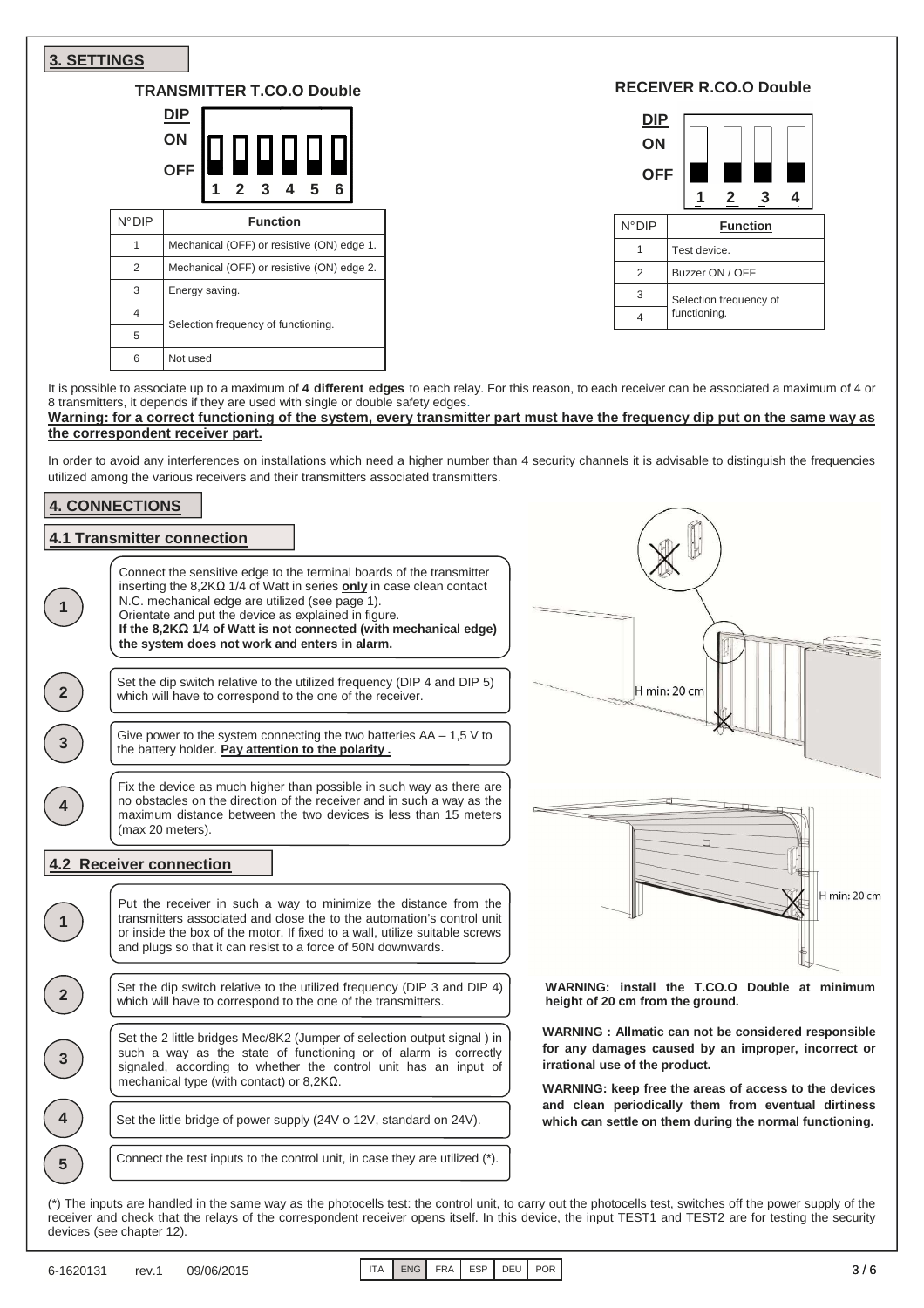| <b>5. LEARNING</b>                                                  |                                                                                                                                        |  |  |  |  |
|---------------------------------------------------------------------|----------------------------------------------------------------------------------------------------------------------------------------|--|--|--|--|
| 5.1 Learning of the transmitters on the first relay of the receiver |                                                                                                                                        |  |  |  |  |
|                                                                     | Check that the DIP 4 and 5 of the transmitter<br>and DIP 3 e 4 of the receiver are set in the<br>same way.                             |  |  |  |  |
|                                                                     | Press and keep pressed the key present on the<br>The receiver emits 1 BIP.<br>receiver.                                                |  |  |  |  |
| 3                                                                   | Release the key on the receiver.                                                                                                       |  |  |  |  |
|                                                                     | Press and keep pressed the key present on the<br>The receiver emits 2 BIPS.<br>transmitter.                                            |  |  |  |  |
| 5                                                                   | The learning ended correctly.<br>Release the key on the transmitter.                                                                   |  |  |  |  |
|                                                                     | For the successive learning, repeat the operation from point 1.<br>5.2 Learning of the transmitter on the second relay of the receiver |  |  |  |  |
|                                                                     | Check that the DIP 4 and 5 of the transmitter<br>and DIP 3 e 4 of the receiver are set in the<br>same way.                             |  |  |  |  |
|                                                                     | Press and keep pressed the key present on the<br>The receiver emits 1 BIP.<br>receiver.                                                |  |  |  |  |
|                                                                     | The receiver emits 2 BIPS.<br>DO NOT release the key on the receiver.                                                                  |  |  |  |  |
|                                                                     | Release the key on the receiver.                                                                                                       |  |  |  |  |
|                                                                     | Press and keep pressed the key present on the<br>The receiver emits 2 BIPS.<br>transmitter.                                            |  |  |  |  |
|                                                                     | The learning ended correctly.<br>Release the key on the transmitter.                                                                   |  |  |  |  |

**NOTE: in case in which instead 4 BIP are reproduced, it means that the maximum number of transmitters for the selected channel has been reached and that no new devices on the same relay can be memorized.** 

**In case in which a device previously memorized is then associated to the other relay, it will be automatically removed from the previous relay. For example, if a device memorized on the relay 1 is memorized on the relay 2 it will be automatically removed from the relay 1.** 

#### **5.3 Summary of the acoustic signalling during the learning phase**

| Acoustic signalling during the learning phase |                                                                                      |  |  |
|-----------------------------------------------|--------------------------------------------------------------------------------------|--|--|
| Number of BIP                                 | <b>Meaning</b>                                                                       |  |  |
|                                               | Transmitter correctly memorized                                                      |  |  |
|                                               | Mistake: the safety edge is already memorized in the selected relay                  |  |  |
|                                               | Mistake: the maximum number of safety edges for selected channel has<br>been reached |  |  |
|                                               | Maximum time up for the memorization of the transmitter (10 second)                  |  |  |

#### **6. SELECTION OF THE TYPE OF SIGNAL ON OUTPUT RELAY**

Beside the two receiver relays a jumper for the selection of the type signal to give on output is present. This signal can be:

a l

- 1. A clean contact : open contact in case of alarm and close if the alarm is not present 2. A contact type  $8,2K$ : resistance of the contact = 0 or  $\infty$  (Open loop) Ohm in case of
- 2. A contact type 8,2K : resistance of the contact = 0 or ∞ (Open loop) Ohm in case of alarm and 8,2KΩ if the alarm is not present. The control unit connected to the device must be able to handle this type of signal.

The selection of the type of signal is carried out in the following way:

- 81

Jumper Pos. 1 Jumper Pos. 2  $MEC.$  8K2

 $\Box$ 

Position 1: clean contact functioning (Mec) Position 2: 8K2 functioning (8,2K)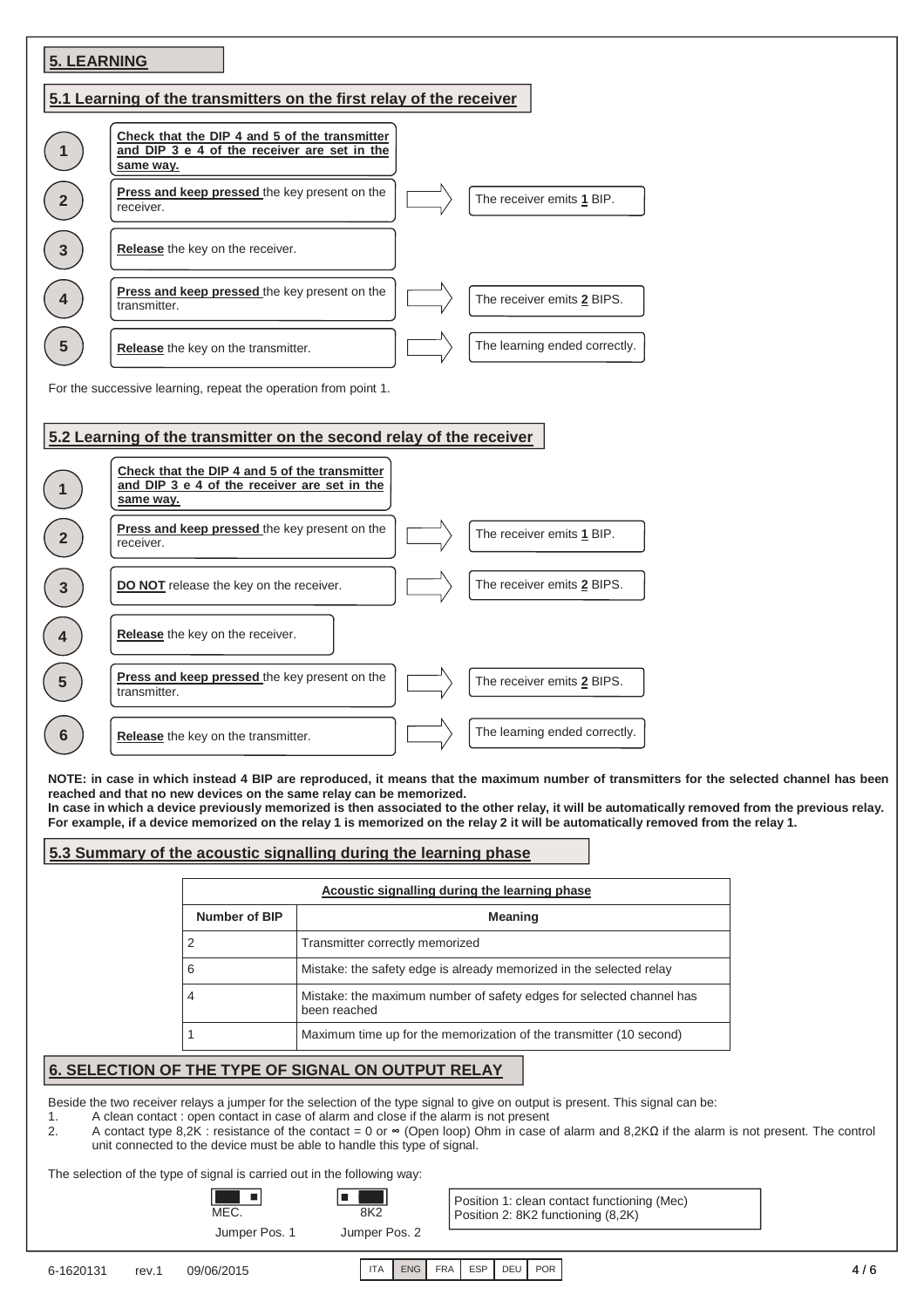#### **7. SELECTION OF THE WORKING FREQUENCY**

For each receiver and relative transmitters it is possible to select a frequency of work. This allows to be able to utilize up to a maximum of 4 receivers on the same range of action without interferences.

For a correct functioning of the system **it is indispensable** that the frequency set on the receiver corresponds to the frequency set on the associated transmitters. The selection of the frequency happens with DIP 3 and 4 on the receiver and with DIP 4 and 5 on the transmitter as reported on the following tables:

| Receiver    | DIP <sub>3</sub> | DIP <sub>4</sub> |  |
|-------------|------------------|------------------|--|
| Frequency 1 | ΟN               | ON               |  |
| Frequency 2 | ΟN               | OFF              |  |
| Frequency 3 | OFF              | ON               |  |
| Frequency 4 | OFF              | <b>OFF</b>       |  |

| <b>Transmitter</b> | DIP <sub>4</sub> | DIP <sub>5</sub> |
|--------------------|------------------|------------------|
| Frequency 1        | ON               | ON               |
| Frequency 2        | ON               | OFF              |
| Frequency 3        | OFF              | ON               |
| Frequency 4        | OFF              | OFF              |

#### **8. FLAT BATTERY**

The battery life is of about 2 years (5 years in power save modality). The transmitter keeps constantly under control the state of its batteries. When the tension gets down under a pre – set value, this state is signaled to the associated receiver which signals it (if the buzzer is active) with 4 BEEP. If the battery is not substituted, the receiver will continue to regularly work until the tension of the batteries won't get down under the minimum safety threshold. If this happens, the receiver will signal it with **5 BEEP putting itself in state of alarm .** 

The device will remain in state of alarm until the battery of the transmitter won't be substituted.

**The substitution of the battery must be carried out by qualified personnel being necessary to open the receiver.** 

#### **9. RECEIVER RESET**

Through to the button present on the receiver it is possible, further than to carry out the programming of the transmitters (see section 5), to carry out the reset of the device deleting all the associated transmitters. Proceed as follows to carry out the reset:



#### **10. PROGRAMMING / TEST KEY OF THE TRANSMITTER**

On each transmitter, two keys, said "programming/test key", and two leds are present . The pressure of the key of the safety edge that is tested during the normal functioning (so not in programming) produces a signal that is sent to the receiver which close the contact of the relay and answers to this signal with:

| Acoustic signaling during the normal functioning |                                               |                                                 |  |
|--------------------------------------------------|-----------------------------------------------|-------------------------------------------------|--|
| Number of BIP /<br><b>BLINK</b>                  | <b>Meaning</b>                                | What to do                                      |  |
|                                                  | Regular functioning, no mistake found.        |                                                 |  |
|                                                  | One or more sensitive edges on alarm.         | Check the sensitive edges connected             |  |
|                                                  | One or more 8K2 sensitive edges disconnected. | Check the sensitive edges connected             |  |
|                                                  | Battery tension under the level of attention. | Substitute the batteries of the indicted device |  |
|                                                  | Battery tension under the minimum level.      | Substitute the batteries of the indicted device |  |
|                                                  | One or more associated devices disconnected   | Check each associated device                    |  |

Note: If one transmitter is in alarm but it necessary to open or close the automation in any case, it's necessary to press and keep pressed the programming / test button of the indicted transmitter of the indicated and in the same time to move the automation. **WARNING: If the batteries are completely flat, it will be necessary to change them.**